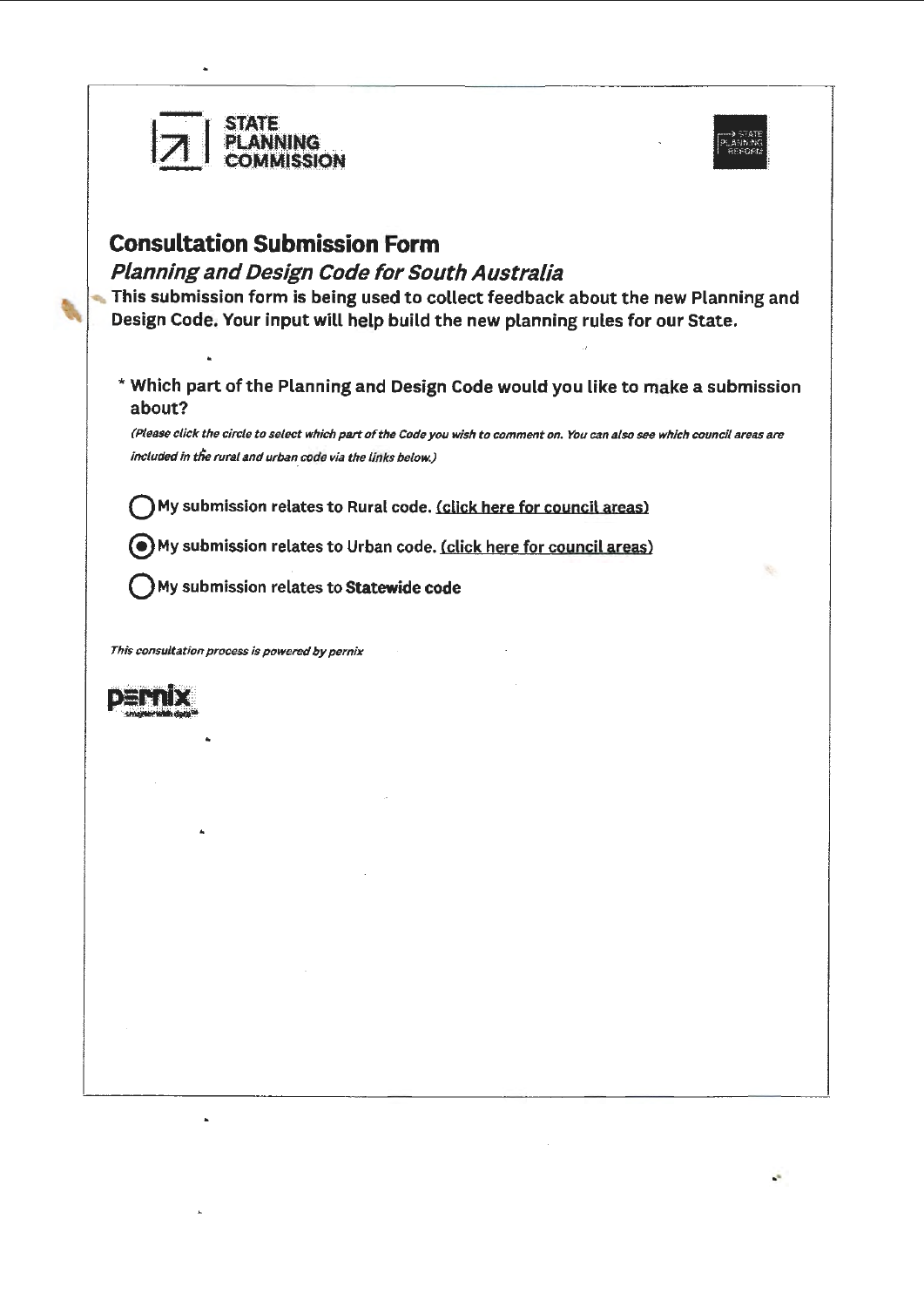



## **Consultation Submission Form** Planning and Design Code for South Australia

## **Personal Details**

\* Please provide your contact details below (Name, Postcode & Email are mandatory) Please be advised that your submission will be made publicly available on the SA Planning Portal.

| Name                     | ARAILE, <i>H</i> aggillida |
|--------------------------|----------------------------|
| Company                  |                            |
| <b>Address</b>           |                            |
| <b>Your Council Area</b> | <b>GRANDER BEAT</b>        |
| Suburbs/Town             |                            |
| <b>State</b>             |                            |
| Postcode                 | <b>And II Birds</b>        |
| Country                  |                            |
| <b>Email Address</b>     |                            |